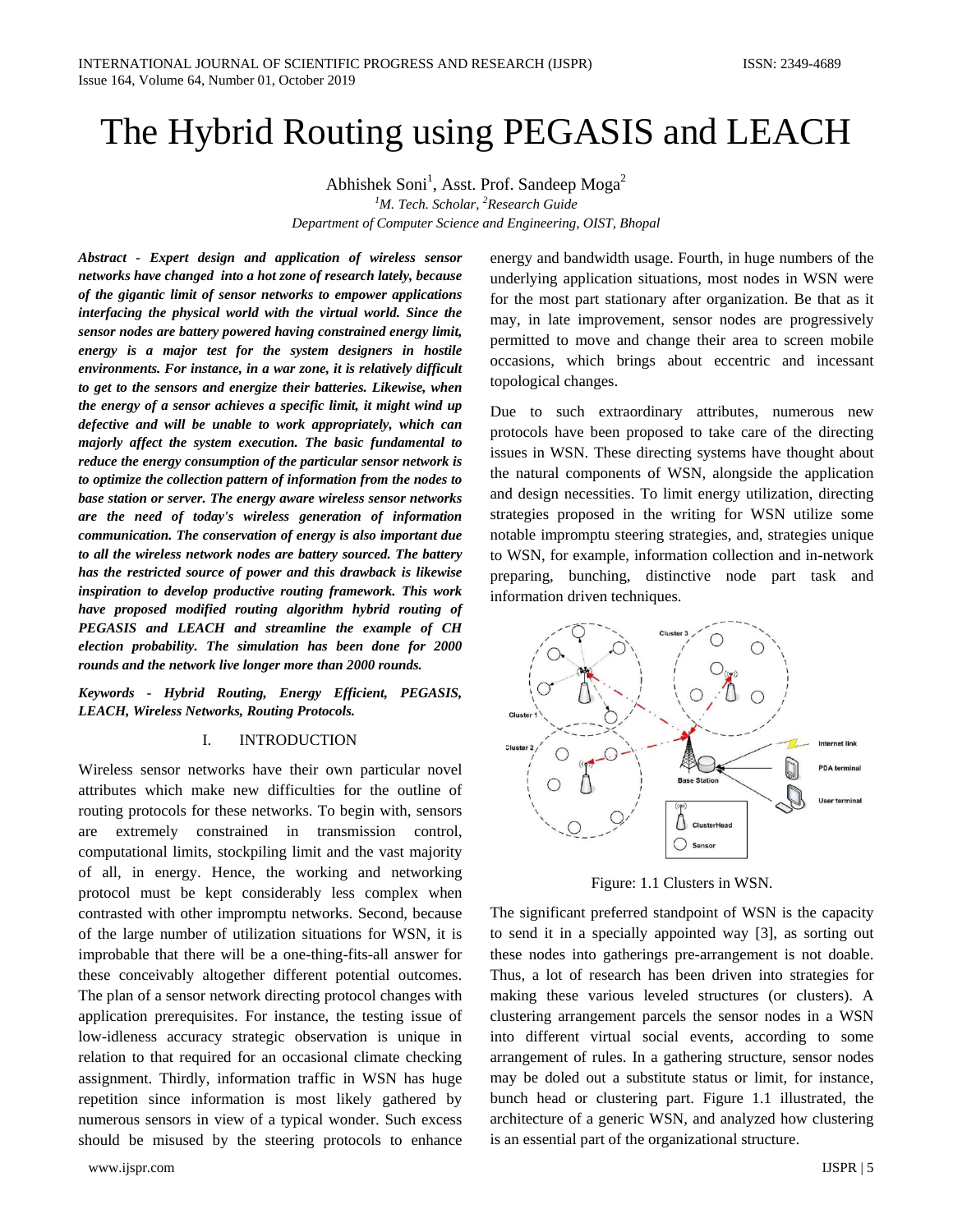1. Sensor Nodes:

Sensor nodes are the building blocks of a WSN. They can accept distinctive parts in a WSN, for instance, clear recognizing, data taking care of, data stockpiling and controlling.

2. Clusters:

Clusters are the organizational unit of WSNs. The thick way of WSNs obliges them to be separated into clusters to rearrange undertakings, for example, routing.

3. Cluster heads:

CH is the organizational pioneer of a cluster. It sorts out the exercises in a group. The exercises incorporate information collection, dispersion, sorting out the communication timetable of the cluster, and so forth.

4. Base Station:

The base station is basically situated a long way from the network. It gives the communication connect between the WSN and the end-client.

5. End User:

The information received from sensor network can be utilized for an extensive variety of utilizations. A specific application can make utilization of the network information over the web, utilizing a PDA, or even a PC. In a questioned sensor network, inquiries are produced by the end client.

# II. LEACH ALGORITHM

Suggested a new adaptive clustering algorithm using distributed algorithm for the nodes that organize themselves into clusters shown in figure (2.1). The main concept of LEACH is to make clusters of sensor nodes in view of the quality of the received signals and utilize the CHs as switches to the base station. Since information communication to the base station is the essential wellspring of the energy utilization, the parts of the CHs turn among the sensor nodes. This thought treats the issue of the present of the CH amid the network lifetime. The operation of LEACH is partitioned into rounds in which each round contains two stagesfirst is setup stage and second is steady stage.

# *Clusters-Head Selection*

The working of LEACH is separated into rounds, where each round begins with a setup arrange, when the clusters are dealt with, trailed by a reliable state organize, when data trades to the base station happen. Keeping in mind the end goal to limit overhead, the enduring state stage is for some time contrasted with the set-up stage.

• Advertisement Phase

Initially, at the point when clusters are being made, every node chooses whether or not to end up noticeably a clusterset out toward the current round. This choice depends on the proposed rate of CHs for the network (decided from the earlier) and the quantity of times the node has been a clusterhead up until this point. This choice is made by the node n picking an arbitrary number in the vicinity of 0 and 1.

• Cluster Setup Phase

After every node has chosen to which cluster it has a place, it must advise the cluster-head node that it will be an individual from the cluster. Every node transmits this data back to the cluster-head again utilizing a CSMA MAC protocol. Amid this stage, all cluster-head nodes must keep their receivers on.

Schedule Creation

The cluster-head node gets every one of the messages for nodes that might want to be incorporated into the cluster. In light of the quantity of nodes in the cluster, the CH node makes a TDMA plan telling every node when it can transmit. This timetable is broadcast back to the nodes in the cluster.

• Data Transmission

Once the clusters are made and the TDMA calendar is settled, information transmission can start. Accepting nodes dependably have information to send, they send it amid their assigned transmission time to the CH. This transmission utilizes an insignificant measure of energy (picked in light of the received quality of the cluster-head ad). The radio of each non-cluster-head node can be killed until the node's apportioned transmission time, subsequently limiting energy dispersal in these nodes. The cluster-head node must keep its receiver on to get every one of the information from the nodes in the cluster. At the point when every one of the information has been received, the CH node performs signal preparing capacities to pack the information into a solitary signal. For instance, if the information are sound or seismic signals, the cluster-head node can bar frame the individual signals to produce a composite signal. This composite signal is sent to the base station. Since the base station is far away, this is a high-vitality transmission. This is the persisting state activity of LEACH networks. After a specific time, which is resolved from the earlier, the following round starts with every node deciding whether it ought to be a cluster-set out toward this round and publicizing this data.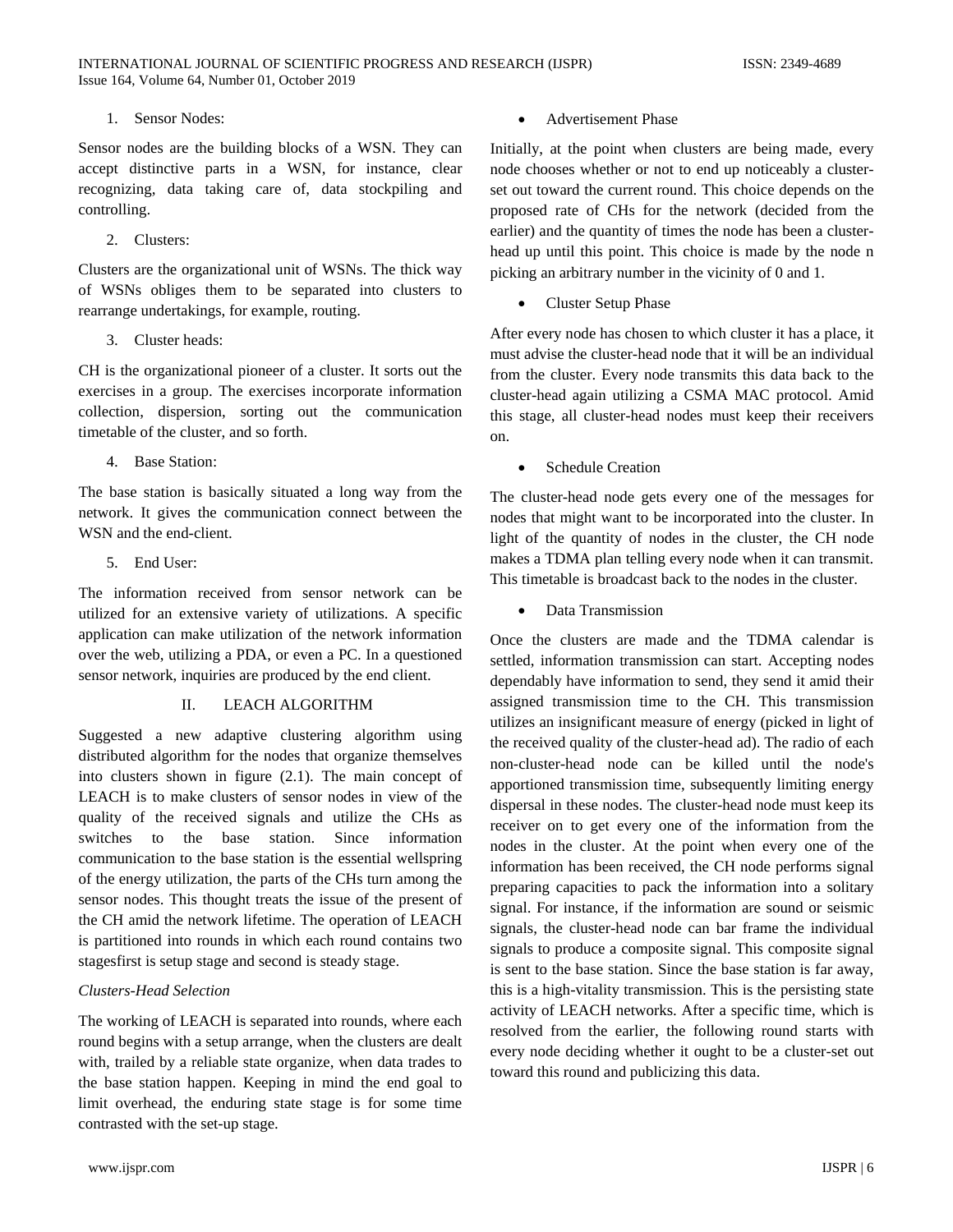#### *Operations of LEACH*

LEACH embraces a hierarchical and versatile way to deal with sort out the network into an arrangement of clusters, overseen by chose CHs. The CH carries out various errands, for example, occasional gathering of information from the individuals from the cluster, total of information to evacuate repetition among corresponded esteems, transmission of the amassed information specifically to the base station through a solitary jump technique, creation and ad of a TDMA plan. In the calendar made by the CH, every node of the cluster is alloted an availability that can be utilized by non-CH nodes for transmission. The CHs broadcast the timetable to their relating cluster individuals. For decreasing the probability of impacts among sensor nodes, LEACH nodes utilize a code division various get to (CDMA) based plan for communication. The network demonstrate utilized by LEACH is portrayed in Figure 3.6.



Figure: 2.1 A Network Model of LEACH.

The fundamental operation of LEACH comprises of many rounds, each round being isolated into two stages. The primary stage called the setup stage comprises of three stages,

- (i) Cluster-head advertisement,
- (ii) Cluster set-up and
- (iii) Transmission schedule creation.

The second stage, the steady-state stage, focuses on,

- (i) Data transmission to CHs,
- (ii) Signal processing (data aggregation/fusion) and
- (iii) Delivery to the base station.

To advance the protocol overhead, the span of the setup phase is thought to be moderately shorter than the steadystate phase. At the beginning of the setup arrange, clusterhead decision happens. The piece of CH turns among sensor nodes, subsequently scattering vitality use similarly finished the system nodes.

The Advantages and Drawbacks of LEACH, the Major advantages of LEACH include, it incorporates data combination into routing protocol. It is 4-8 times successful over direct communication in dragging out the system lifetime.

- It may lead to substantial number of clusters.
- CHs are un-consistently conveyed in the network.
- There is least number of data signals at BS received.

# III. POWER-EFFICIENT GATHERING IN SENSOR INFORMATION SYSTEMS (PEGASIS)

Power Efficient Gathering in Sensor Information Systems are one like hierarchical routing algorithm which prefer a chain based method and a greedy algorithm. The WSN nodes arrange themselves to make a sequence. If any node dies in duration then the sequence will reformed to skip the dead node. A head node or a CH node is allocated and it maintains the sending data to the base station/ sink node. The main goal of PEGASIS is to receive and transmit data to and from the neighbour and take turns being the CH for transmission to the Sink Node.

*Stationary Routing:* Stationary Routing is distinct like that the sensors transmit packets to nearest node in the PEASIS protocol which is nearby to the main node. Once packet arrives at the main node it is forwarded to the sink or the sink node.

Power-Efficient Gathering for Sensor Information Systems (PEGASIS) is a data gathering protocol that assumes that all sensor nodes know the topology of the whole network. PEGASIS targets to reduce the transmission rounds over the entire wireless sensor network, decreases the transmit operating cost, reduce the amount of messages that be sent to the base station, and to distribute the energy consumption equally between all nodes. In PEGASIS a chain of sensor nodes is constructed using a greedy algorithm starting from the node farthest from the base station. Throughout the data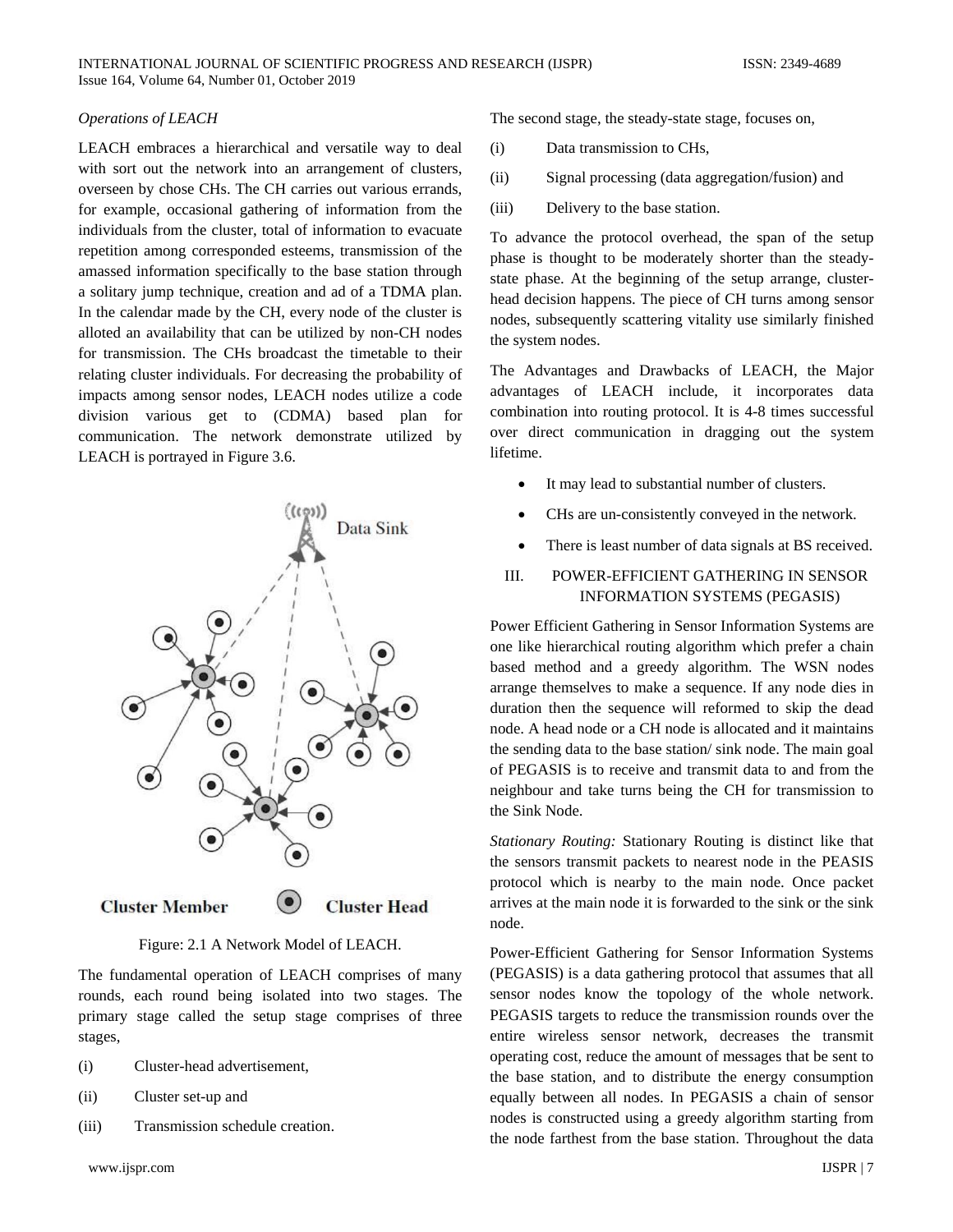broadcast, nodes collective the information and merely one information is forwarded to the after that node. The node that is selected as a leader then transmits all the data to the base station in a single message. An example of PEGASIS is shown in Figure 3.1 below. Data is sent from both split ends of the series to the head, which sends all data to the base station. PEGASIS achieves its goals: transmission rounds in excess of the complete system are short, overhead is relatively small, only one message is sent to the BS and energy is dispersed quite equally between all nodes, since almost all nodes will send and receive exactly one message. Disadvantages of PEGASIS include high delay, in large sensor networks the chain becomes very long and a large.



# Fig. 3.1 PEGASIS Routing Protocol

# IV. PROBLEM STATEMENT

Introduces that clustering reduces energy consumption in Wireless Sensor Network. LEACH was first clustering protocol. There are few protocols based on LEACH introduces with their advantages and disadvantages in this report. Given protocol for homogeneous and also for proactive network as well as reactive are explained. Protocol used different CH election equation and algorithm in which limits number of CHs and increases lifetime of network as well as sleep and awake schedule introduce for removing energy whole and better stability period as well as different power levels introduced for reduces energy consumption and decrease the retransmission of packet, collisions and interference for other signals. So energy consumption is reduced and lifetime increases. In reactive protocol soft threshold and hard entry decreases number of rounds of transmission. According to simulation results and analysis of proposed schemes, say that our proposed protocol performs

better than LEACH and MODLEACH. Lifetime of reactive protocol is much higher than proactive protocol.

#### V. PROPOSED METHODOLOGY

The wireless networks are division of mobile ad-hoc network has parcel of difficulties to expand the lifetime of the sensor nodes based wireless network to live longer and continue speaking with the network. Here we are to work out main areas by which a node can live longer and i.e. either influence batteries (power source) outfitted with nodes having bigger in estimate or the material having bigger charges sparing ability yet this approach having restricted capacities on the grounds that the bigger battery measure make sensor node more bulky which is not achievable regardless, and to discovering the material has bigger charge storing capacity is likewise difficult task to do. Instead doing above things another strategy is to make transfer of data on network more effective. For this many routing protocols has been given as we discussed in the previously. This work is the mix structure of two routing algos primarily LEACH and some attribute of it modified to pick up lifetime and taken from PEGASIS routing algo. The flow graph of it is shown in the figure. 5.1, it demonstrate the gradual run of method defined by given hybrid routing.

The implementation and simulation of proposed work has completed on Matlab Simulink Simulation environment. The steps of simulation of proposed work are given as follows:-

(1) Start simulation in Matlab network simulation environment.

(2) Initialize variable of simulation environment in Matlab.

(3) Generate network model of wireless sensor nodes.

(4) Check for condition if  $i\le$ =number of rounds from algorithm. If conditions is found to be true than follow the next step else calculate throughput of the network.

(5) set number of alive nodes alive nodes.

(6) Check for dead nodes in simulating model.

(7) Select CH with defined probabilities proposed algorithm .

(8) Compute consumption of power during data transfer from CH to base station.

(9) Calculate the power consumption during data transfer from nodes to CH.

(10) Check number of alive nodes for round

(11) If alive nodes are more than 0 jump to step (4) else follow nest step

(12) Calculate throughput of the network model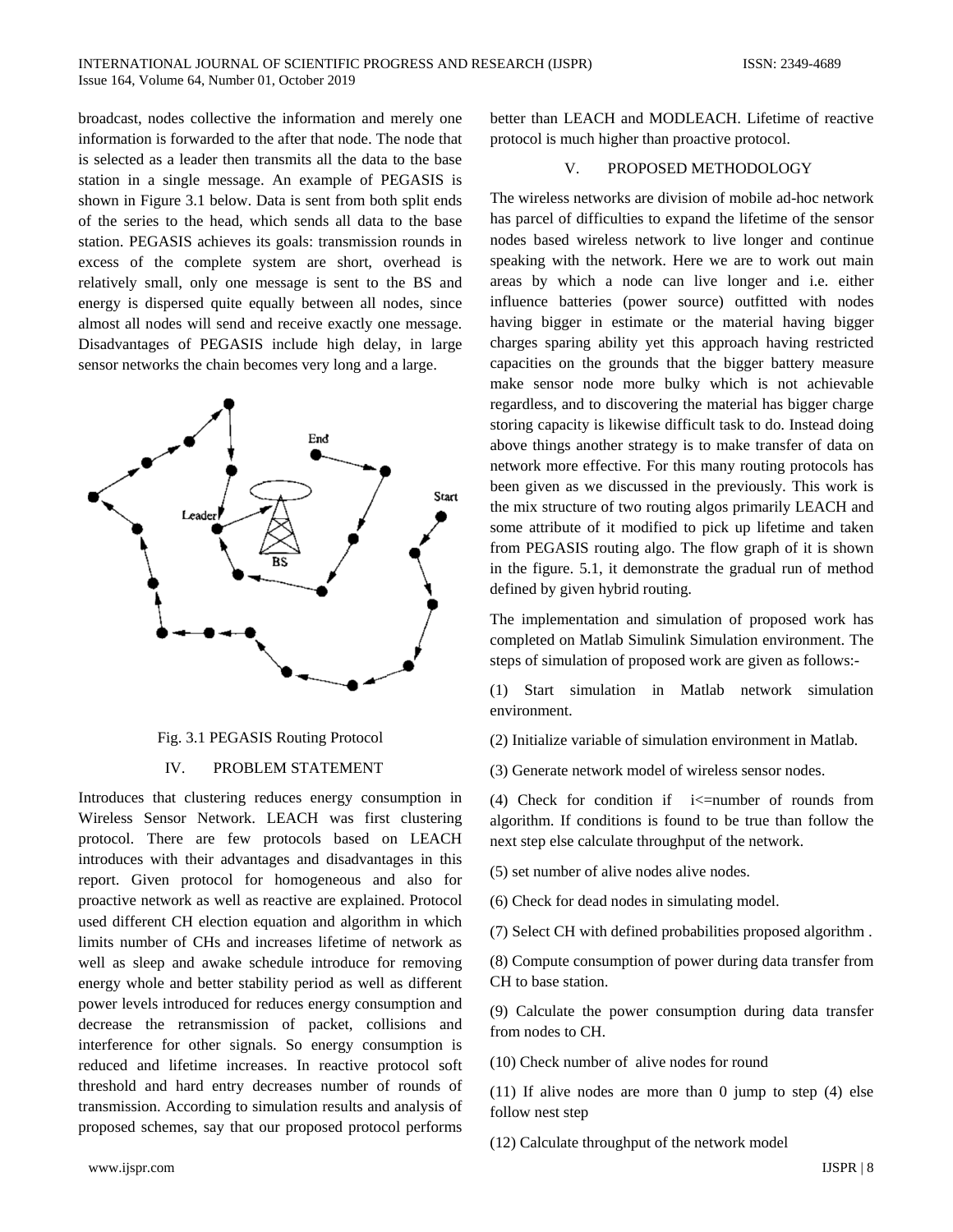(13) Compare results and display.

(14) End Process.

The primarily and auxiliary CHs are equally disseminated all through the network and number of CHs shaped in each round is relatively uniform.

The consistency in number of CHs formed and the multilevel approach enable less number of nodes to take part in long separation transmission, bringing about less vitality utilization in the network and more number of nodes being alive till the end of network lifetime.



Figure 5.1 Flow Chart of Proposed Methodology.

#### www.ijspr.com IJSPR | 9

#### *Motivation of Proposed Routing Algorithm*

Part of Algorithm Inspired From LEACH

- *a) Initialization of the sensor network* Basic structure of wireless sensor network and its initialization is taken from the LEACH routing protocols which is first success to optimize the energy consumption in WSN.
- *b) Distributed Cluster formation in network -* The distribution of sensor nodes is clustered on the rules defined by the LEACH routing protocol, and this clustering is adaptively changes after each transmission round.
- *c) Election Mechanism of CHs -* During clustering of network the cluster data was collected on CH and the election mechanism is introduced in LEACH. The election mechanism of CH is inspired from LEACH and modified with some parameters in proposed algorithm to optimize the results.

### Part of Algorithm Inspired From PEGASIS:

- *a) Optimal Data Aggregation at CH* Wireless sensor network routing protocols are defined by the multi hop data routing from source node to base station though multiple nodes where PEGASIS says that the data get aggregated on subsequent nodes as it get nearer to base station. The aggregation energy is taken from PEGASIS to make proposed algorithm more reliable and efficient.
- *b) Management of Different Energies e.g. Transmit, Receive and Aggregation Energies* - In different routing protocols has different aspects to consider to make data collection from sensor nodes to the base station. In PEGASIS energies were specially discussed and used to design routing.
- *c) Multi-Hop Layout of the Transmission from node to base station* - In the routing protocols prior PEGASIS has single or dual hop mechanism to send data from source node to base station.

# VI. SIMULATION OUTCOMES

The proposed protocol has been simulated on Matlab with the random network. Figure demonstrates the substantial energy savings achieved utilizing LEACH for a large portion of the parameter space. In addition to decreasing vitality scattering, LEACH effectively conveys vitality utilization among the nodes in the system with the end goal that the nodes kick the bucket randomly and at basically a similar rate. While these simulation don't represent the setup time to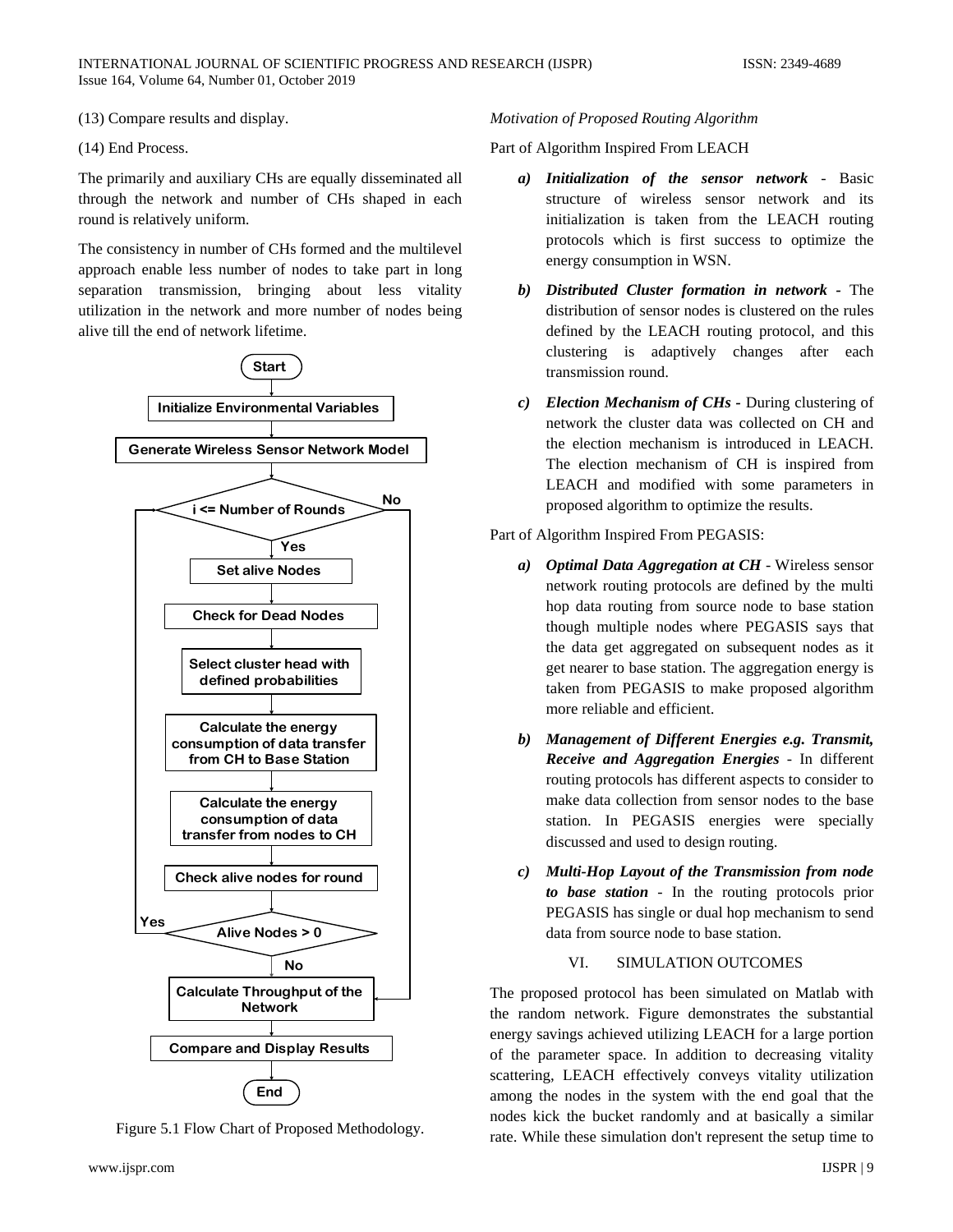arrange the dynamic clusters (nor do they represent any vital routing start-up expenses or updates as nodes pass on), they give a decent first request estimate of the lifetime augmentation can accomplish utilizing LEACH.

Figure 5.1 shows the lifetime comparison of Dead Nodes vs Number of rounds. The number of dead nodes are plotted on Y- axis where as number of rounds are plotted on X- axis for hybrid routing of 100 network nodes.In Fig. 6.1 (a) shows the network lifetime of proposed work where as Fig. 6.1(b) shows the network lifetime of previous work for same number of node with a side by side comparison.



(b)

Figure: 6.1 Network Life Time: Dead node vs Rounds.

Table: 6.1 Comparison of Dead Nodes Performance Previous and Proposed

| Transmission | <b>Previous Work</b> | <b>Proposed</b> |
|--------------|----------------------|-----------------|
|              |                      |                 |

| <b>Rounds</b> |                             | Work      |
|---------------|-----------------------------|-----------|
|               |                             | <b>NA</b> |
| 20            | $\mathcal{D}_{\mathcal{L}}$ | <b>NA</b> |
| 40            |                             | <b>NA</b> |
| 60            | 14                          | <b>NA</b> |
| 80            | 19                          | <b>NA</b> |
| 100           | 20                          | <b>NA</b> |

To examine the performance of proposed research work the experiment analysis based on MATLAB simulation has been extended to calculate dead node time for more network nodes not considered in previous base work.Table: 6.1 shows the comparison of dead nodes performance previous and proposedand Table 6.2 showaverage energy of nodes vs rounds comparison.

Table: 6.2Average Energy of Nodes vs Rounds Comparison

| <b>Transmission</b><br><b>Rounds</b> | <b>Previous Work</b> | <b>Proposed</b><br>Work |
|--------------------------------------|----------------------|-------------------------|
|                                      | 0.1                  |                         |
| 20                                   | 0.8                  | $0.8 - 0.6$             |
| 40                                   | 0.09                 | $0.8 - 0.6$             |
| 60                                   | 0.08                 | $0.8 - 0.6$             |
| 80                                   | $0.08 - 0.07$        | $0.8 - 0.6$             |
| 100                                  | $0.08 - 0.07$        | $0.8 - 0.6$             |

#### VII. CONCLUSION

The wireless networks should be support longer to remain with the network, and from the proposed strategy and its simulation investigated that with the lower election probability of CH in the hybrid routing will have longer network lifetime which is higher than the current procedures. During simulation of proposed methodology number of dead nodes versus transmission rounds are computed and the same for alive nodes and throughput i.e. packets send to base station likewise ascertained for various probabilities and discovered longer network lifetime (the sensor nodes made due to more number of transmission rounds) with better throughput. With the examination of other network parameters like network area, introductory vitality and so on analyst will make out something more strong routing protocols which have bring down vitality utilization and higher network lifetime.

#### VIII. FUTURE SCOPES

A MATLAB based simulator has chosen to test the application and to test the results of proposed work. The simulator, though not real, could guarantees very realistic results at a minimum cost. Moreover, nowadays, these